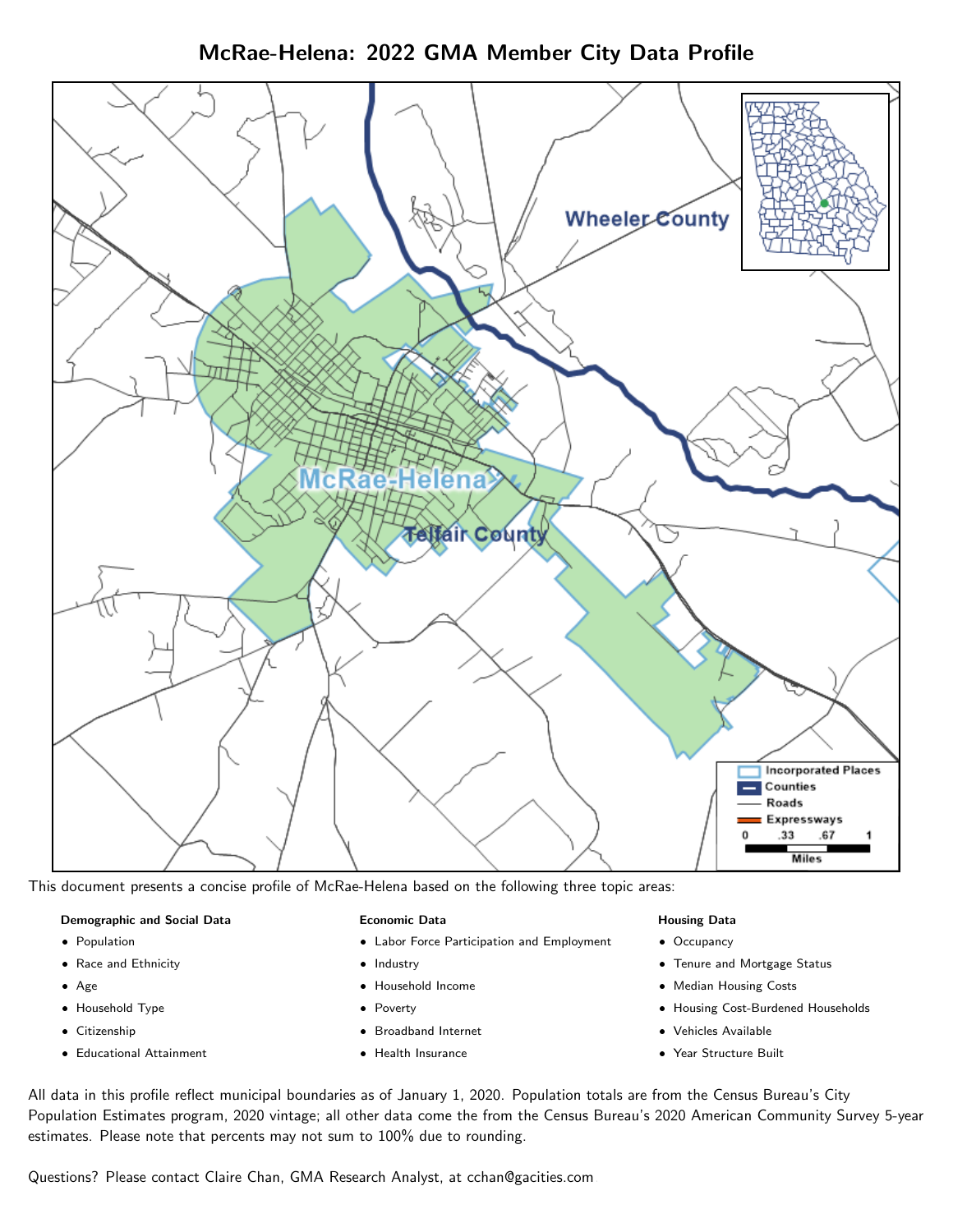# McRae-Helena: Demographic and Social



0% 2% 4% 6% 8% 10% Male **Female** 10% 8% 6% 4% 2% 85 and over 80-84 75-79 70-74 65-69 60-64 55-59 50-54 45-49 40-44 35-39 30-34 25-29 20-24 15-19 10-14 5-9 Under 5

## **Citizenship**

Age



Source: American Community Survey, 2020 5-year estimates, table B05002 Source: American Community Survey, 2020 5-year estimates, table B15002

### Race and Ethnicity



Source: U.S. Census Bureau, City Population Estimates, 2020 vintage Source: American Community Survey, 2020 5-year estimates, table B03002

## Household Type



Source: American Community Survey, 2020 5-year estimates, table B01001 Source: American Community Survey, 2020 5-year estimates, table B11001

### Educational Attainment



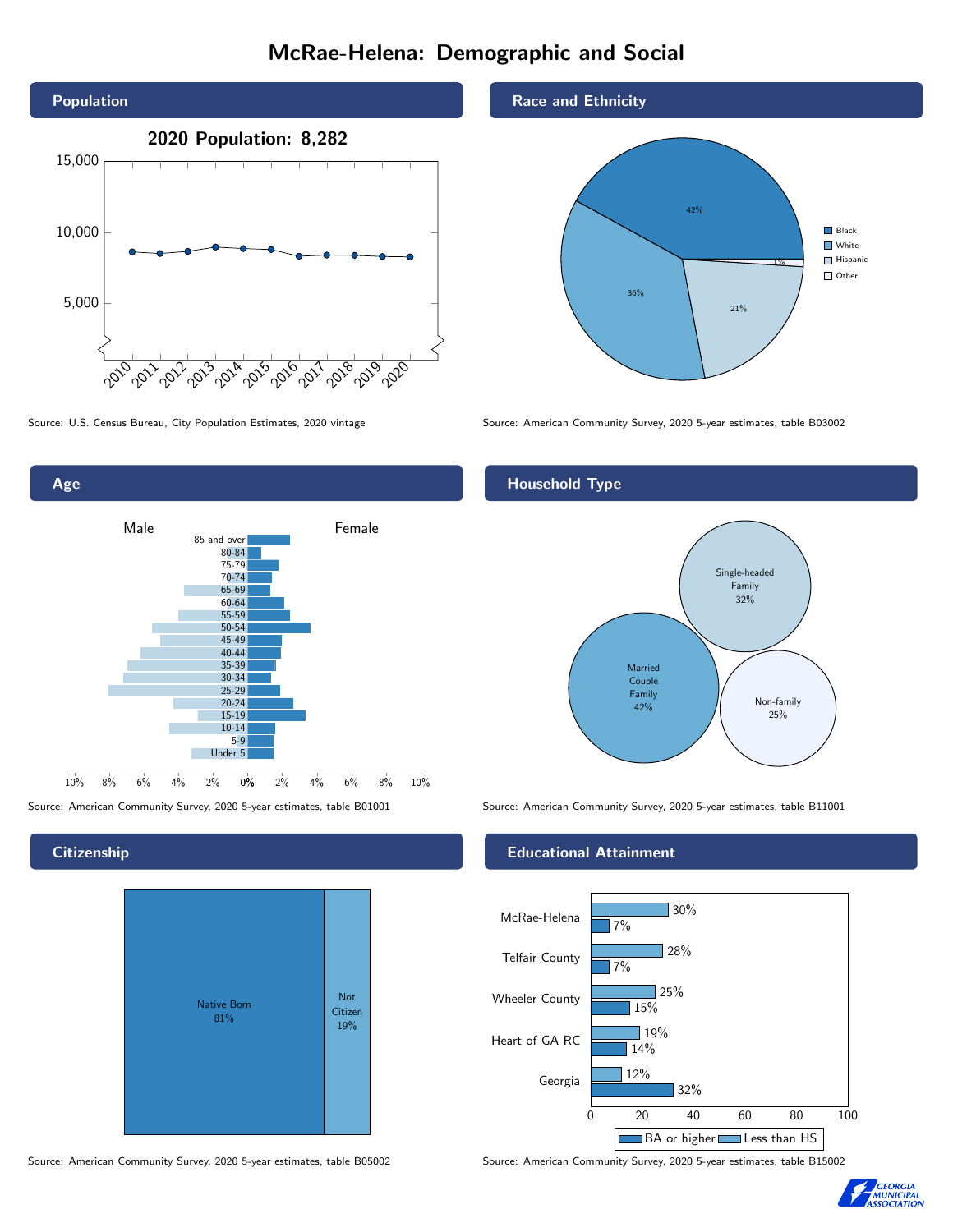# McRae-Helena: Economic



Source: American Community Survey, 2020 5-year estimates, table B23001 Note: Unemployment rate is based upon the civilian labor force.

#### Industry

| Agriculture, forestry, fishing and hunting, and mining      | 15%   |
|-------------------------------------------------------------|-------|
| Construction                                                | $1\%$ |
| Manufacturing                                               | 10%   |
| <b>Wholesale Trade</b>                                      | 3%    |
| Retail Trade                                                | 7%    |
| Transportation and warehousing, and utilities               | $1\%$ |
| Information                                                 | 5%    |
| Finance and insurance, real estate, rental, leasing         | $0\%$ |
| Professional, scientific, mgt, administrative, waste mgt    | $2\%$ |
| Educational services, and health care and social assistance | 30%   |
| Arts, entertainment, recreation, accommodation, food        | 10%   |
| service                                                     |       |
| Other services, except public administration                | 5%    |
| Public administration                                       | 10%   |

Source: American Community Survey, 2020 5-year estimates, table C24030



Source: American Community Survey, 2020 5-year estimates, tables B19013 and B19025 Source: American Community Survey, 2020 5-year estimates, table B17010



#### Health Insurance



Source: American Community Survey, 2020 5-year estimates, table B28002 Source: American Community Survey, 2020 5-year estimates, table B18135



### Poverty